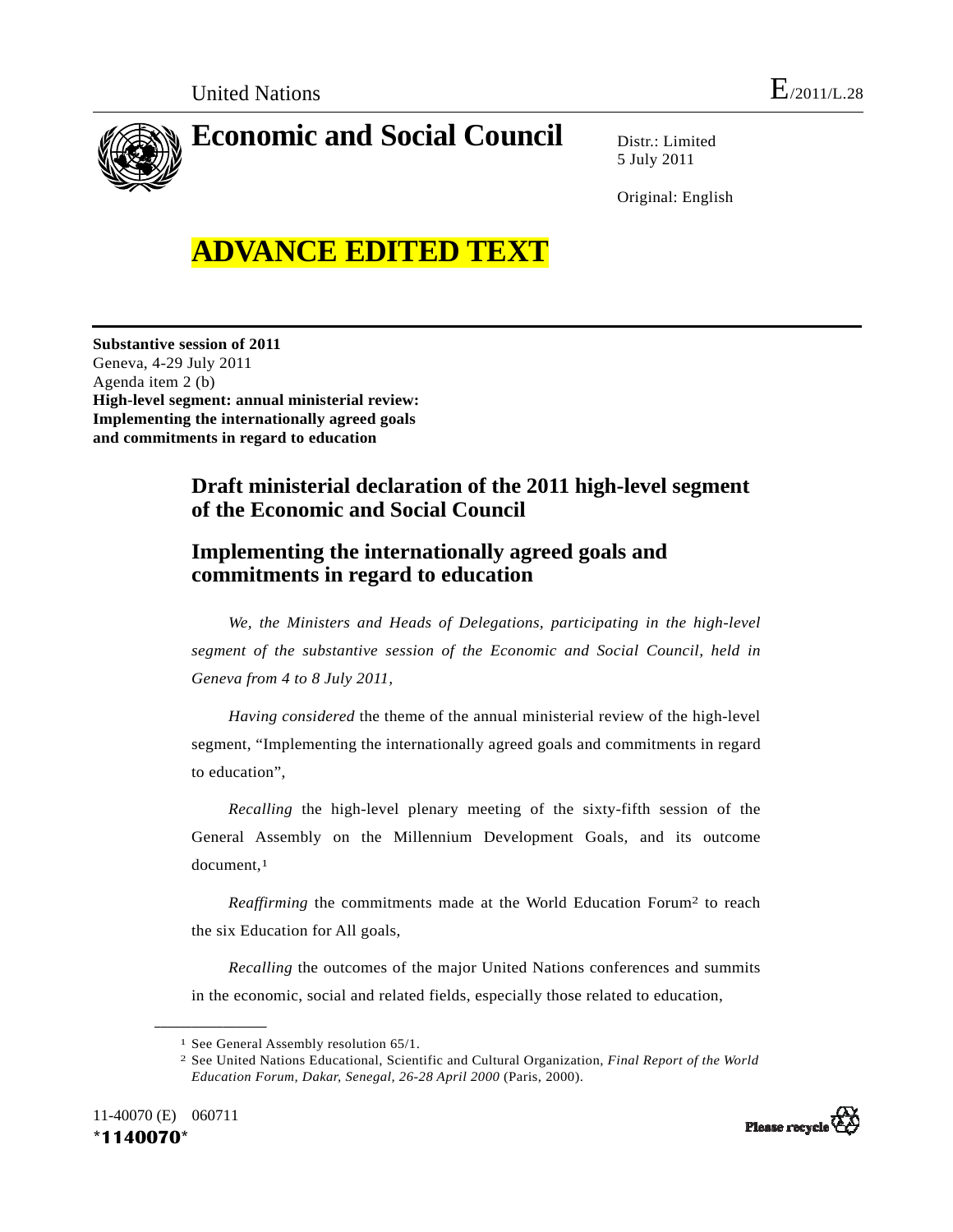*Recalling also* the agreed conclusions of the fifty-fifth session of the Commission on the Status of Women on access and participation of women and girls in education, training and science and technology, including for the promotion of women's equal access to full employment and decent work,<sup>3</sup>

*Reaffirming* the leading role of the United Nations Educational, Scientific and Cultural Organization in education, including in the implementation of the Education for All action plan and the United Nations Decade of Education for Sustainable Development (2005-2014),

*Reaffirming also* the right to education and the need for its full realization, and that education is essential for human development, sustainable development, world peace, just and democratic societies and the promotion of all human rights, including the right to development, and noting that culture contributes effectively to education and development,

*Recalling* that commitments made at the international level emphasize inclusive quality learning, including early childhood education, and universal access to complete, free and compulsory primary education as well as access to secondary, tertiary and vocational education and training and lifelong learning, as well as equal access to education and successful schooling for girls and women,

*Noting* the progress made on some education-related development goals since 2000, particularly the significant increases in enrolment and gender parity in schooling in many countries,

*Expressing concern* about insufficient progress and persistent educational inequities among and within countries, expressing concern also about the high dropout rate, especially of girls in secondary education, and stressing that access to education, including at the primary level, needs to be accelerated, particularly for out-of-school children, rural populations and people living in vulnerable situations,

*Expressing deep concern* about the persistence of the gender gap in education and that, according to the United Nations Educational, Scientific and Cultural Organization, nearly two thirds of the world's non-literate adults are women,

<sup>3</sup> *Official Records of the Economic and Social Council, 2011, Supplement No. 9* (E/2011/27), chap. I, sect. A.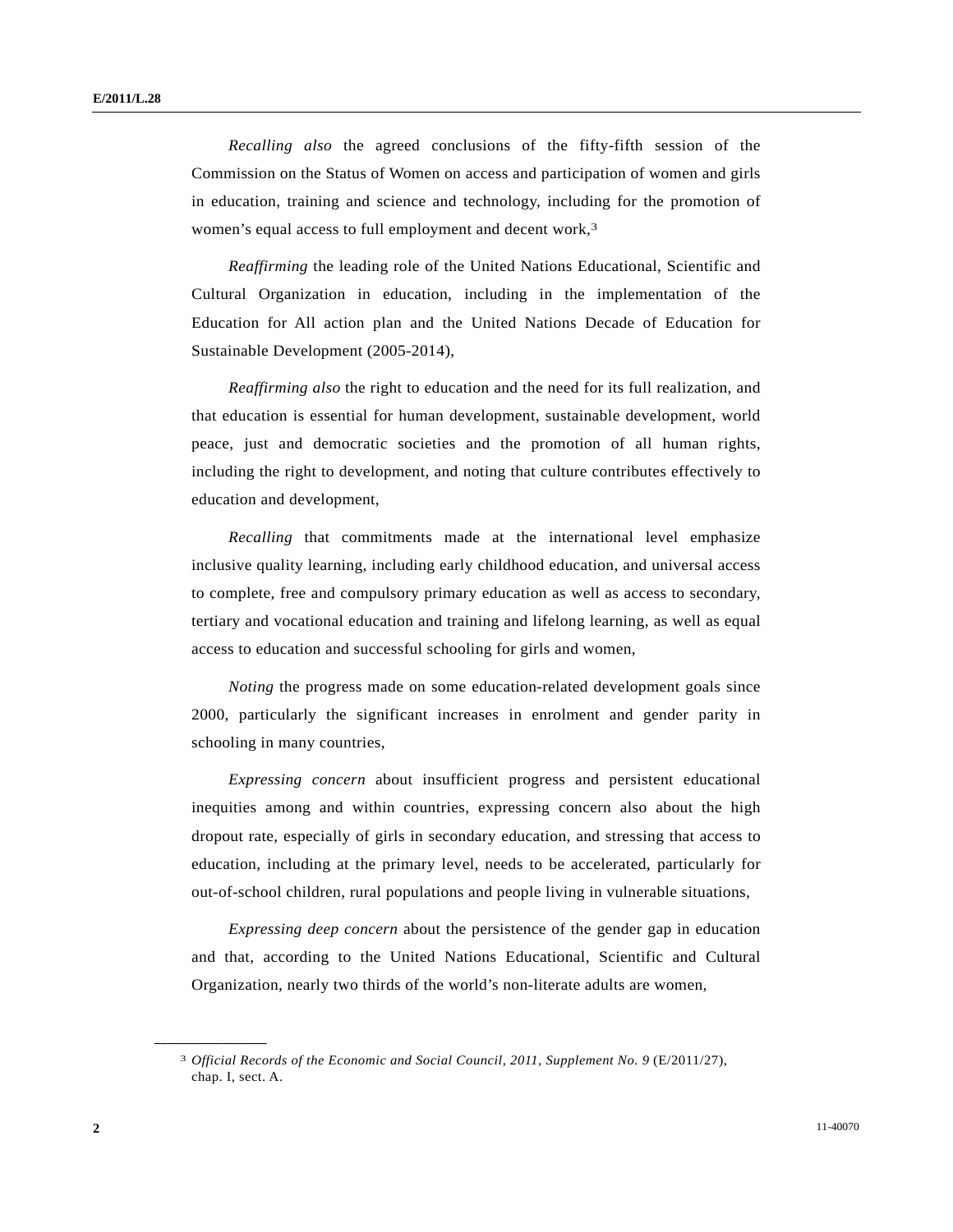*Having considered* the reports of the Secretary-General,<sup>4</sup> the regional meetings and other preparatory processes, the national voluntary presentations and the deliberations held during the high-level segment,

*Have adopted* the following declaration:

 1. We reaffirm our commitment to the achievement of the Millennium Development Goals and other internationally agreed development goals, particularly those related to education, including the Education for All goals.

 2. We also reaffirm our commitment to realizing the right of everyone to education, and emphasize that education shall be directed to the full development of the human personality and the sense of its dignity and shall strengthen respect for human rights and fundamental freedoms.

 3. We call for a people-centred, holistic approach to the development of educational systems and for prioritizing education in the design and implementation of national development strategies, recognizing the interlinkages between education and the advancement of all the other Millennium Development Goals. We also recognize that education plays a fundamental role in creating an inclusive society and reducing inequity and inequality, as well as for achieving sustained, inclusive and equitable economic growth, poverty eradication and sustainable development.

 4. We emphasize that education and sustainable development are interlinked and mutually reinforcing, and stress the need to recognize the important role of education for sustainable development, including as a contribution to the United Nations Conference on Sustainable Development, to be convened in 2012.

 5. We reaffirm the need to redouble efforts to drastically reduce the intolerably high number of the non-literate population, with a special focus on women, including the further implementation of the International Plan of Action for the United Nations Literacy Decade,5 and promote lifelong learning with the ultimate goal of preventing and breaking the cycle of low literacy and creating a fully literate world.

<sup>4</sup> E/2011/82, E/2011/83.

<sup>5</sup> See A/57/218 and Corr.1.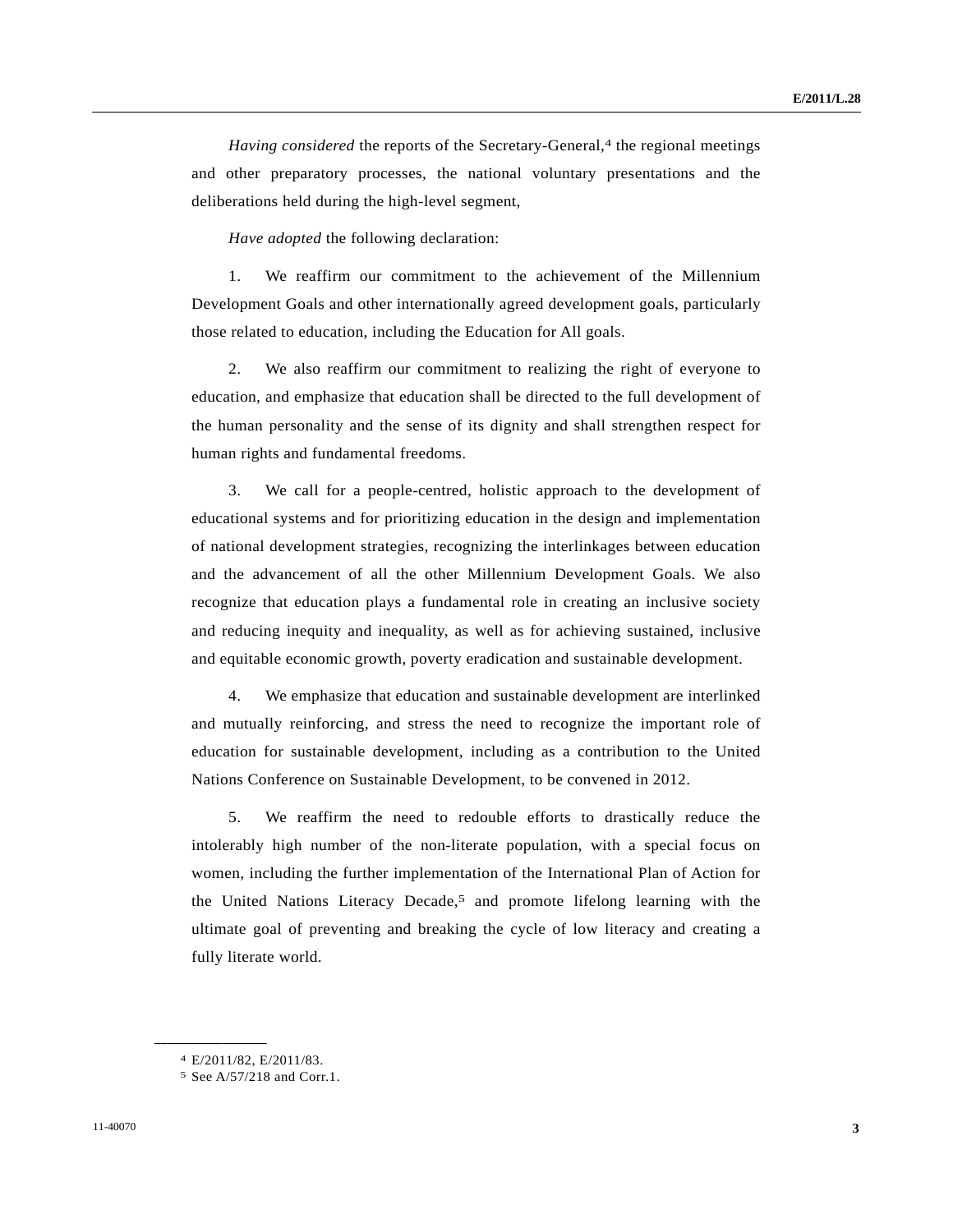6. We are concerned about insufficient progress on specific Education for All goals: quality of education, early childhood care and education, skills development and adult literacy; and call for more effective and efficient international cooperation in order to achieve those goals.

 7. We call for continued efforts by Member States to promote human rights education and training.

 8. We recognize that the international community has been challenged by multiple and interrelated crises, including the ongoing impact of the financial and economic crisis, volatile energy and food prices and ongoing concerns over food security, as well as the increasing challenges posed by climate change and the loss of biodiversity, all of which have increased vulnerabilities and inequalities and have adversely affected development gains, in particular in developing countries. We call for enhanced cooperation and concerted action to address those challenges, taking into account the positive role that education can play in that respect.

 9. We recognize that providing quality education for children, youth and adults helps to develop the knowledge and skills that people and countries need to flourish, and that additional measures are required to improve the quality of education and to ensure positive learning outcomes for all. Therefore, we emphasize the need to promote and improve the quality and relevance of teaching and learning, including through:

 (a) Aligning education policies, curricula, training, and teaching and learning approaches with the priorities identified in national development strategies. Education and training should contribute to sustained, inclusive and equitable economic growth by developing requisite skills, in line with the labour market requirements and development needs of countries, taking into account the importance of gender equality and the empowerment of women in promoting sustainable development;

 (b) Ensuring that educational curricula, methodologies and training yield high levels of literacy, numeracy and life skills;

 (c) Enhancing teachers' training and their continued professional development in order to improve their pedagogical capacity to conduct studentcentred lessons as well as to promote creative and critical thinking;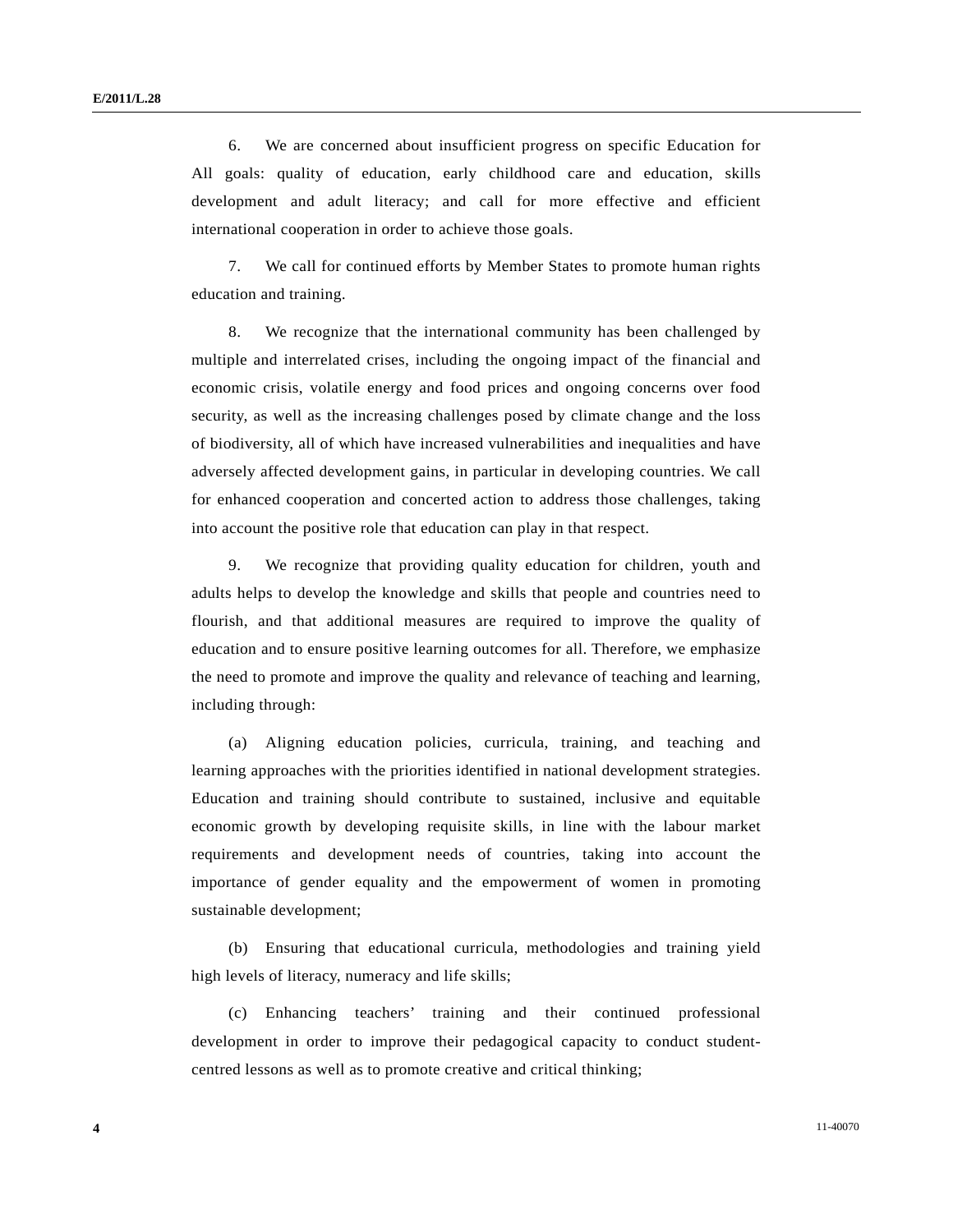(d) Improving the recruitment, deployment, retention and working conditions of teachers, raising the status of the profession, enhancing the management and leadership of schools, and ensuring an effective student/teacher ratio;

 (e) Emphasizing the importance of literacy for lifelong learning, focusing on high-quality literacy instruction in the early years of schooling and on promoting second-chance educational opportunities and adult literacy programmes, as well as recognizing the important contribution of innovative pedagogical initiatives in the area of literacy, including South-South and triangular cooperation in that regard;

 (f) Encouraging support for the development of the potential and talents of children and young people;

 (g) Encouraging the provision and mainstreaming of skills development and training in technical, technological and vocational schools, taking into account national and local development needs, and in cooperation with relevant economic actors;

 (h) Strengthening opportunities for learners to take advantage of and contribute to scientific and technological innovation, and developing strategies to increase girls' and women's participation in science and technology education;

 (i) Stepping up efforts to build more classrooms and improve the material conditions of school buildings and infrastructure, where necessary, as well as the quality, content and relevance of the curriculum, pedagogy and learning and teaching materials, harnessing the capabilities of information and communications technology;

 (j) Scaling up efforts to integrate the principles embodied in the United Nations Decade of Education for Sustainable Development (2005-2014) into formal and non-formal, as well as informal, education and training;

 (k) Ensuring that education, delivered in a violence-free school environment, actively supports the promotion of peace, tolerance, responsible citizenship, social cohesion, gender equality and the empowerment of women, while stressing the importance that the organization of schools, the behaviour and approach of teachers and the engagement of parents and the wider community have in that respect;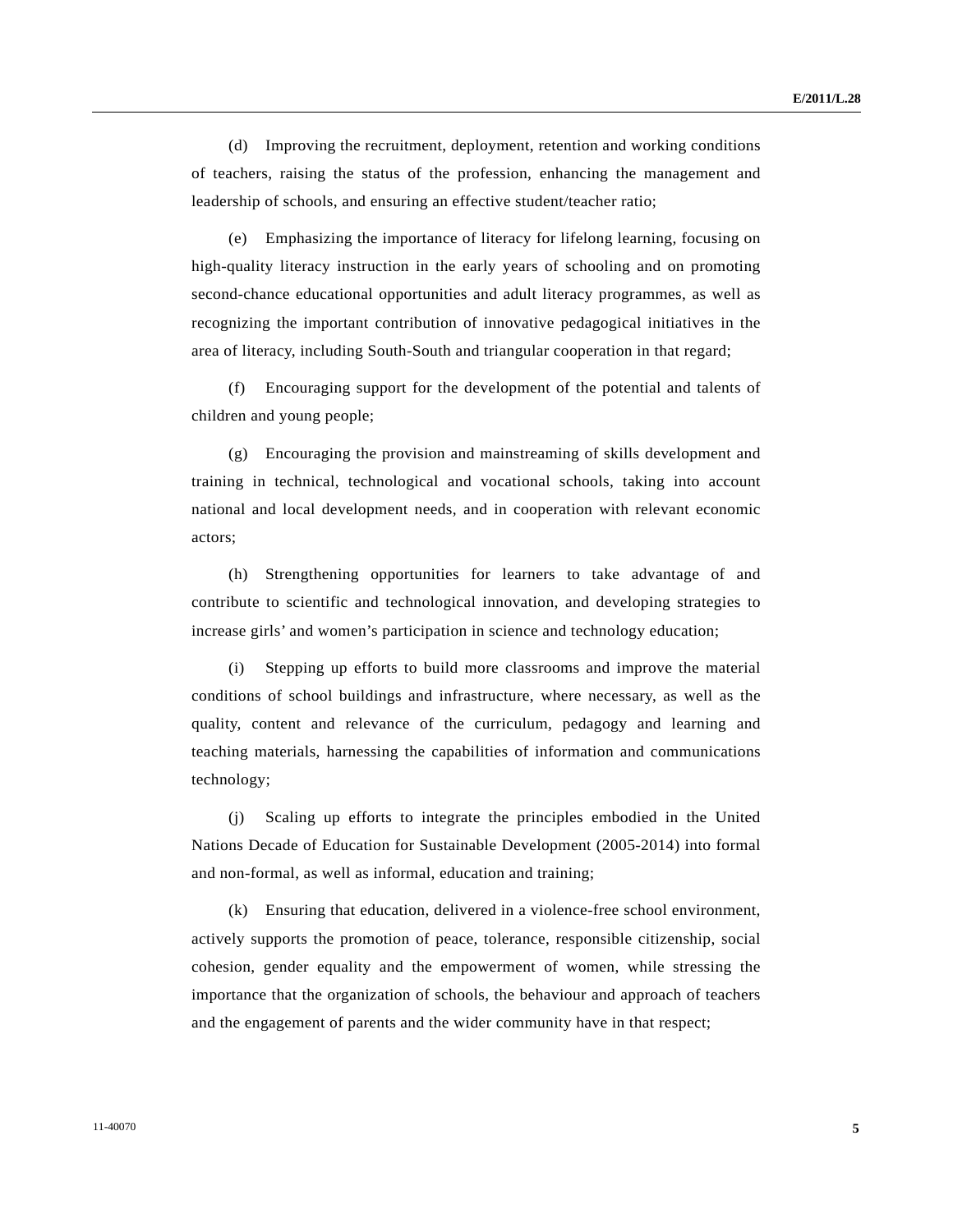(l) Developing gender-sensitive curricula for educational programmes at all levels and taking concrete measures to ensure that educational materials portray women, men, youth, girls and boys in positive and non-stereotypical roles;

 (m) Encouraging the use, and improvement where necessary, of learning assessment systems that allow learning progress and outcomes to be tracked at the classroom, local and national levels.

 10. We stress the importance of maternal health and education to children's well-being, recognizing their positive impact on children's enrolment, learning and grade progression rates, particularly for girls.

 11. We note that quality education can provide the knowledge, capacity, attitudes, skills, ethical values and understanding necessary for lifelong learning, employment and better physical and mental health, including through the prevention and control of maternal mortality, HIV and AIDS and other communicable and non-communicable diseases.

 12. We emphasize the role of education and health literacy in improving health outcomes over a lifetime, and urge Governments to ensure that health education starts early in life and that special attention is paid to encouraging, in a gender-sensitive manner, health-enhancing behaviour among adolescents and young people, especially by discouraging the use of tobacco and alcohol, encouraging physical activity and a balanced diet, and providing access to information on sexual and reproductive health that is consistent with their evolving needs and capacities, so that they can make responsible and informed decisions on all issues related to their health and well-being and understand the synergies between the various healthrelated behaviours.

 13. We reaffirm the importance of investment in early childhood care and education, recognizing its potential to bolster learning outcomes in later years, as well as its particularly strong effects on reducing economic, social, gender and learning disparities, and in that regard take note of the Moscow Framework for Action and Cooperation, adopted at the World Conference on Early Childhood Care and Education, held in Moscow from 27 to 29 September 2010.

 14. We stress the need to take measures to prevent and eliminate all forms of violence in any educational setting, including gender-based violence, bullying and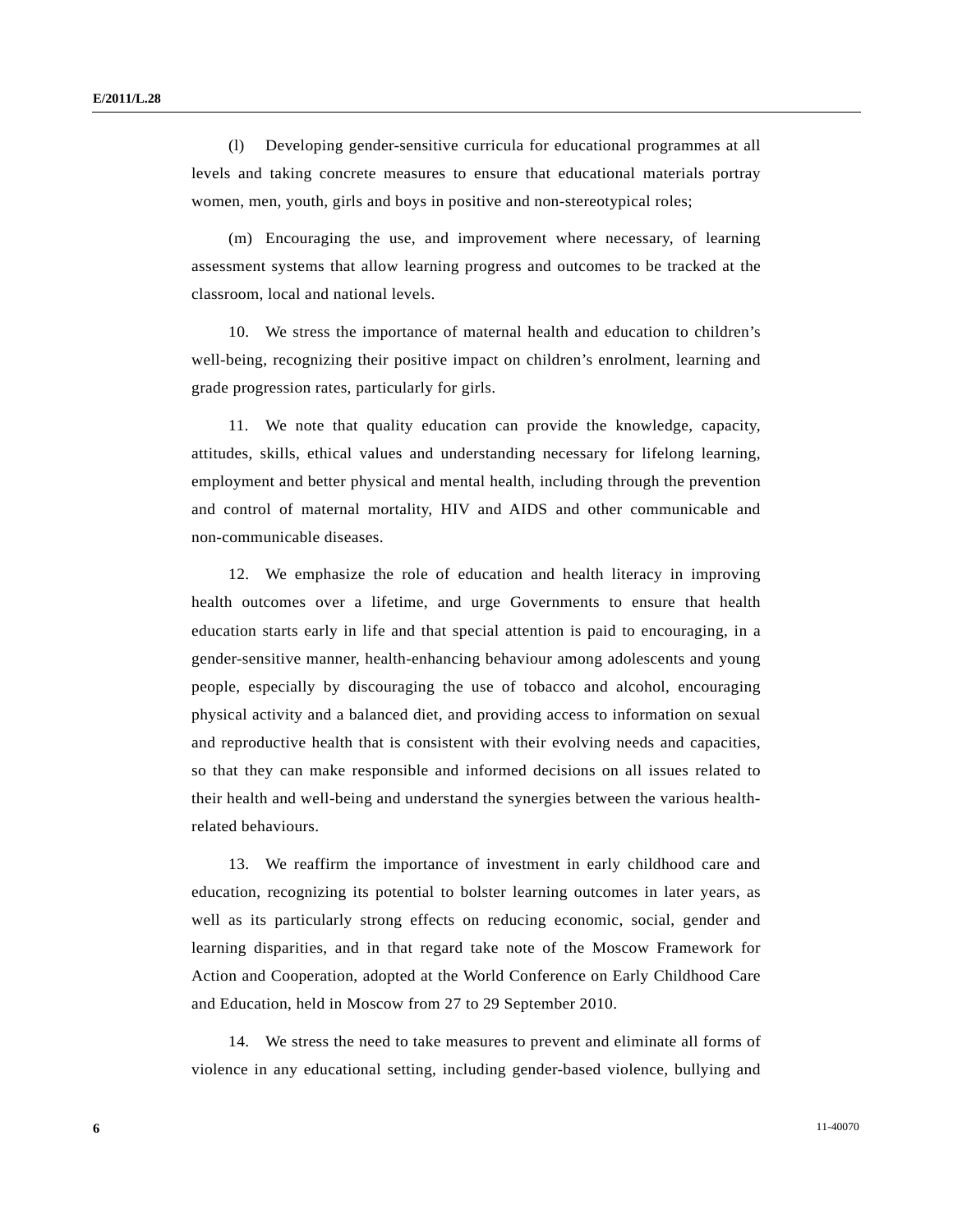cyber-bullying, and recognize the need for the development of a safe and supportive educational environment, counselling and complaint and reporting mechanisms to address those issues effectively. We recognize the need to protect children and young people from other risks they face in the educational environment and encourage the taking of effective measures in that regard. We also stress the importance of girls and boys getting to school safely.

 15. We reaffirm our commitment to removing barriers, outside and within educational systems, so as to provide equitable educational and learning opportunities for all children.

 16. We reaffirm our commitment to giving greater focus to the transition from primary education and access to secondary education, vocational training and non-formal education and entry into the labour market.

 17. We encourage programmes to promote universal access to secondary education and to expand access to quality higher education which is relevant to the needs of the labour market, in accordance with each country's specific realities and development challenges.

 18. We call for the development of inclusive policies that ensure access to education for vulnerable children and young people often excluded from educational systems, such as the poorest children in cities and remote areas, children affected by and living with HIV, refugees and children of migrants. We call for the effective allocation of educational resources to ensure equal opportunities for children and young people living in vulnerable situations through education that takes into account diversity, local languages and mother-tongue education, as appropriate.

 19. We also call for ensuring full and equal access to quality formal and non-formal education and vocational training at all levels, including to free and compulsory primary education, and for providing educational opportunities, including in science and technology, from early childhood and throughout the life cycle, including lifelong learning and retraining, human rights education and learning, and adult and distance education and e-learning, including in information and communications technology and entrepreneurial skills.

 20. We re-emphasize the need to implement national and international commitments to closing the gender gap in education by promoting access by girls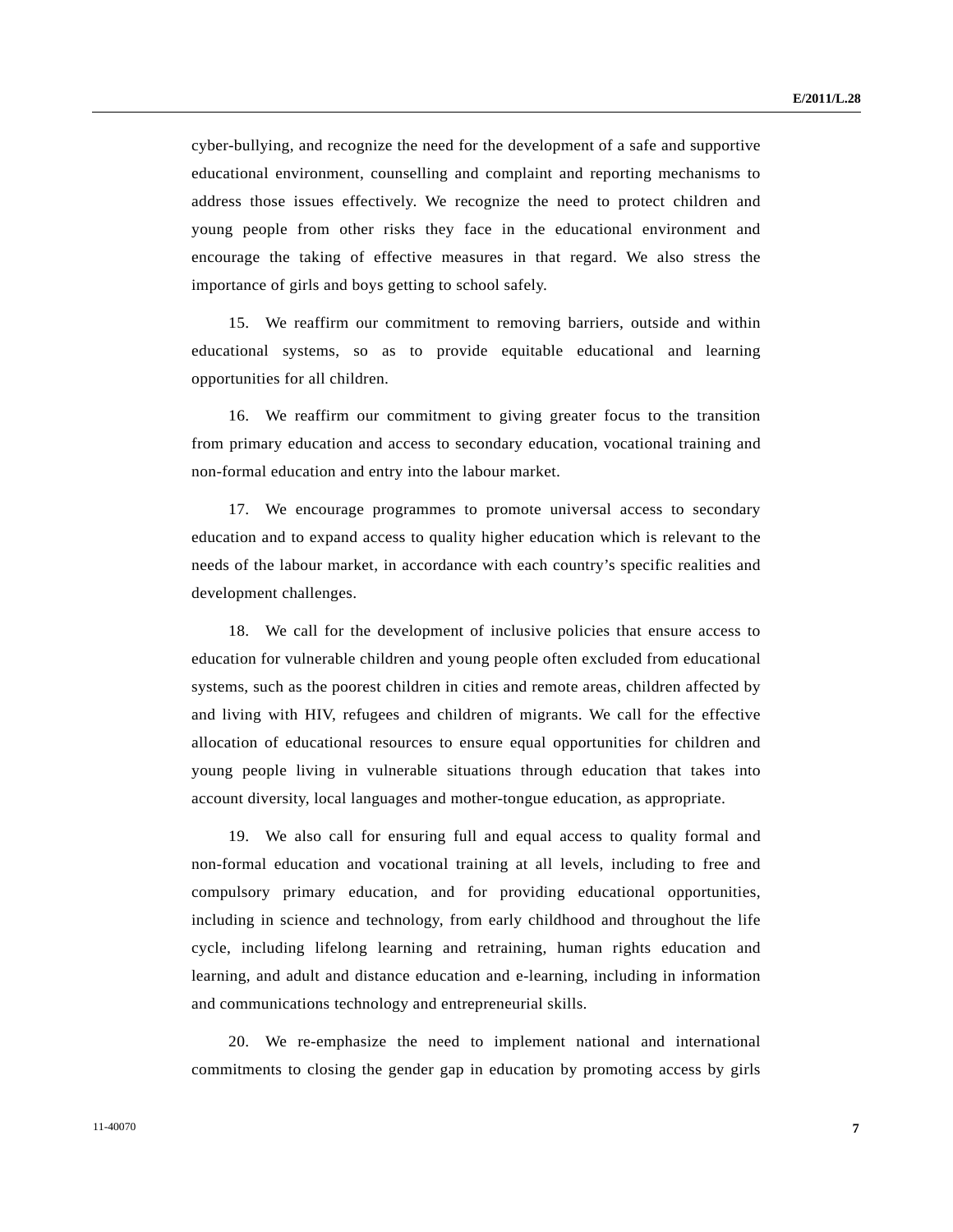and women to quality education at all levels, particularly the secondary level, and in all disciplines, particularly science and technology, and to promoting their academic and social achievement.

 21. We stress the importance of ensuring the availability of affordable transportation to enable all communities, particularly those in rural areas, to gain access to education.

 22. We stress the importance of ensuring that persons with disabilities, in particular children and youth, have equal opportunities to participate fully in education and in community life, including through the removal of barriers that impede the realization of their rights, and of fostering, at all levels of the educational system, including among all children from an early age, an attitude of respect for the rights of persons with disabilities.

 23. We stress the need to take effective measures to allow indigenous peoples to have non-discriminatory access to all levels and forms of education provided by States, and to promote access for indigenous individuals, particularly children and youth, to education in their own languages, when possible, as addressed in the United Nations Declaration on the Rights of Indigenous Peoples.6

 24. We reaffirm our commitment to promote appropriate and targeted evidence-based measures, especially to support the poorest and most vulnerable families in overcoming multiple barriers to school entry, attendance and achievement, including through, inter alia, the abolition of school fees, conditional cash and food transfers, school feeding programmes, textbook provision and separate sanitation facilities for boys and girls, noting the strong impact of such measures with regard to improved educational outcomes as well as the increased enrolment and retention of girls. We also encourage the implementation of programmes to improve the nutritional status of young children, to address under-nutrition in children under five and to provide adequate nutrition to schoolchildren.

 25. We emphasize the importance of promoting social responsibility and responsible citizenship by encouraging youth, the private sector and civil society to contribute positively to their societies by engaging in education-related programmes.

<sup>6</sup> General Assembly resolution 61/295, annex.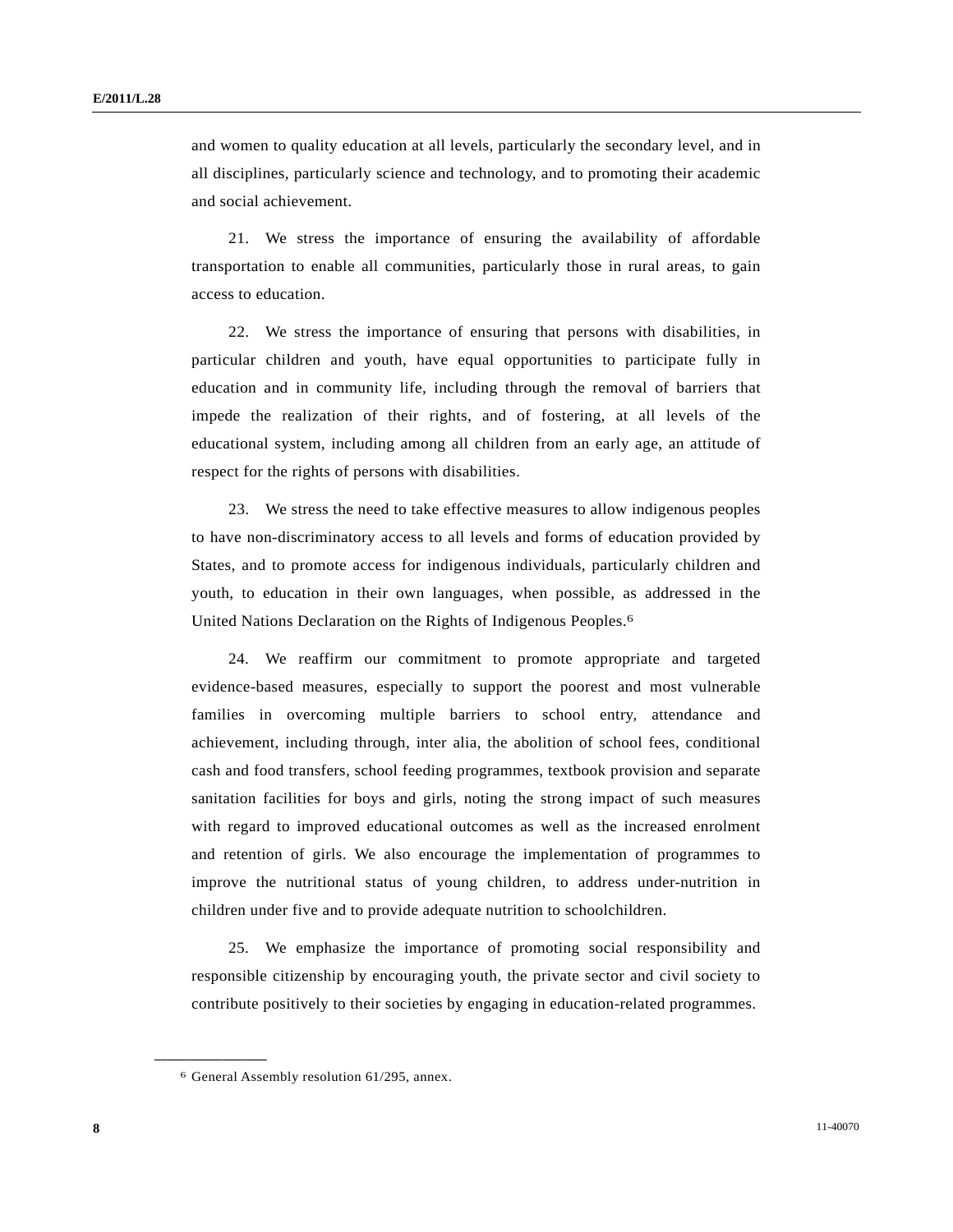26. We underline the particular vulnerability of young people to various violent ideologies and urge the appropriate authorities to provide age-appropriate education that fosters mutual tolerance and understanding, promotes peace and counters incitement to violence, including terrorism.

 27. We express concern over the persistently high levels of youth unemployment worldwide and recognize the need to design education and training programmes that improve employability and individual capacities through skills development. We emphasize the need to improve the quality and relevance of postprimary levels of education, including joint educational and skills development programmes for out-of-school children, by enhancing school-to-work transition for both youth and adults through the development of technical and vocational education and training programmes, apprenticeships and entrepreneurship education.

 28. We stress the need to strengthen public policies for the provision of information and communication technologies (ICTs) for education, including the promotion of ICT training for education that is relevant and of high quality; the incorporation of ICTs in teacher training and professional development, as well as in educational management; and the use, where appropriate, of innovative new ICT platforms in education that draw on advances in mobile education, open education resources and social networks, and note the need to improve cyber-security measures and for appropriate safeguards, especially for children and young people.

 29. We express the need to overcome the urban-rural education gap and to improve access to quality education for the rural population through increased investment in and the full use of modern technologies, including the establishment of remote education systems and training, including, inter alia, sustainable agricultural productivity.

 30. We express grave concern that a large number of the world's out-of-school children live in States affected by armed conflict and natural disasters, and recognize the special challenges faced by those countries in meeting the education-related development goals, particularly with regard to access and quality of learning. We call for scaled-up efforts at the national and international levels to increase access to education in a safe and secure environment for children and teachers living in armed conflict and post-conflict settings, as well as those affected by natural disasters.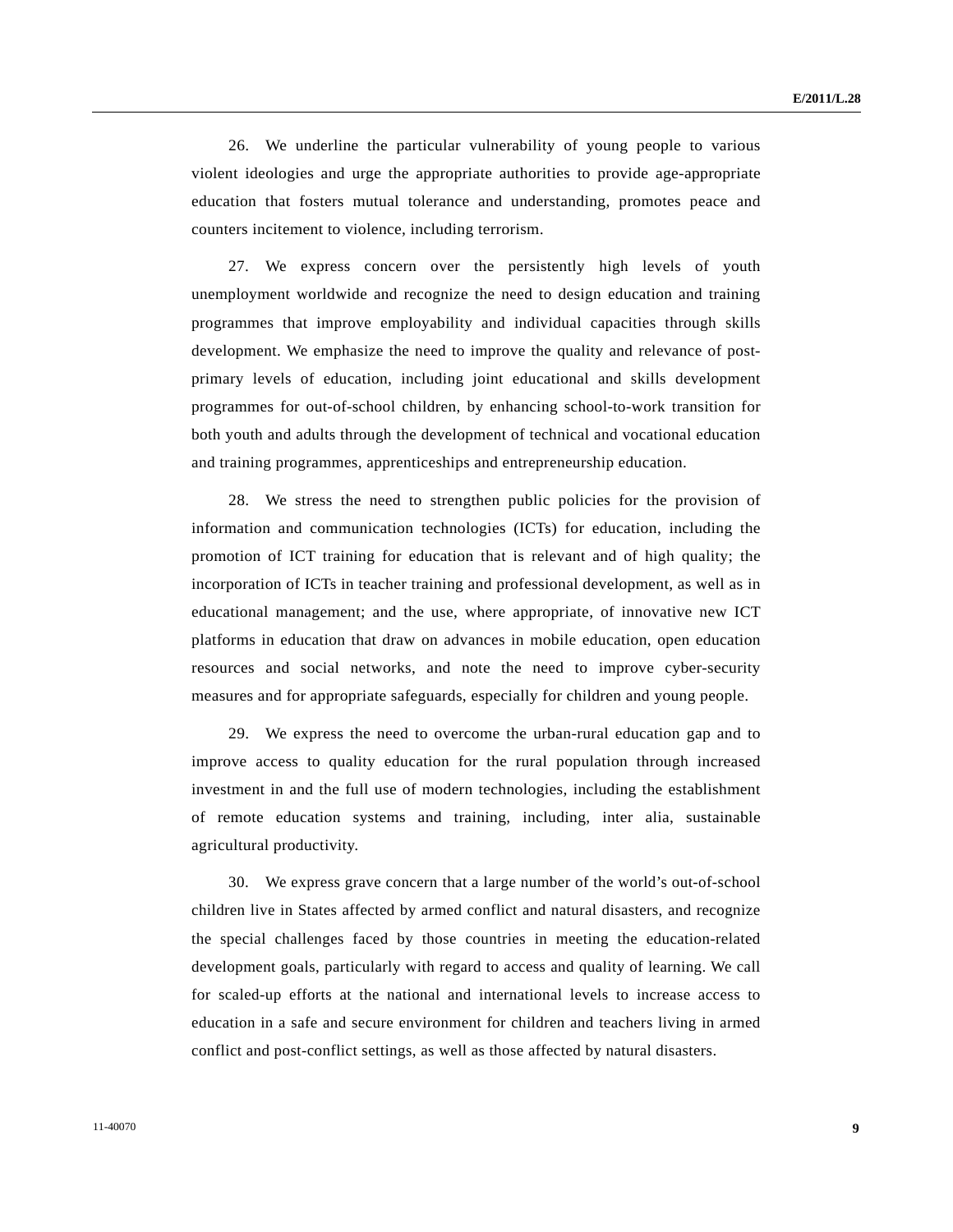31. We acknowledge that protecting schools and providing education in humanitarian emergencies should remain a key priority for the international community, and recognize that ensuring the right to education in emergency situations requires specifically designed, flexible and inclusive approaches consistent with protection needs, conflict mitigation initiatives and disaster risk reduction considerations.

 32. We stress the need to promote the right to education and the achievement of the Millennium Development Goals, in particular the education-related goals, and the Education for All goals for people, in particular children and youth, living under foreign occupation, by removing obstacles to their full realization.

 33. We note the importance of including educational service delivery in humanitarian response systems in emergencies, including in armed conflict, postconflict situations and natural disasters. We call for continuing efforts to strengthen fund-raising for the education cluster in the Inter-Agency Standing Committee humanitarian response system.

 34. We call for the provision in emergency situations of quality education that is gender-sensitive, centred on learners, rights-based, protective, adaptable, inclusive, participatory and reflective of the specific living conditions of women, children and youth, and that pays due regard, as appropriate, to their linguistic and cultural identity, mindful that quality education can foster tolerance, mutual understanding and respect for the human rights of others.

 35. We underline that support for education in emergency contexts should specifically address the gender-specific needs of girls in such contexts, inter alia their increased vulnerability to gender-based violence.

 36. We express serious concern that the least developed countries are starkly lagging behind in meeting most of the internationally agreed development goals, including the Millennium Development Goals, despite having made some progress towards reaching the Millennium Development Goals, particularly in the field of universal primary education and gender equality in school enrolment. We recognize that education plays an important role in eradicating poverty and hunger and in promoting sustained, inclusive and equitable economic growth and sustainable development. We call for particular attention to and well-targeted support measures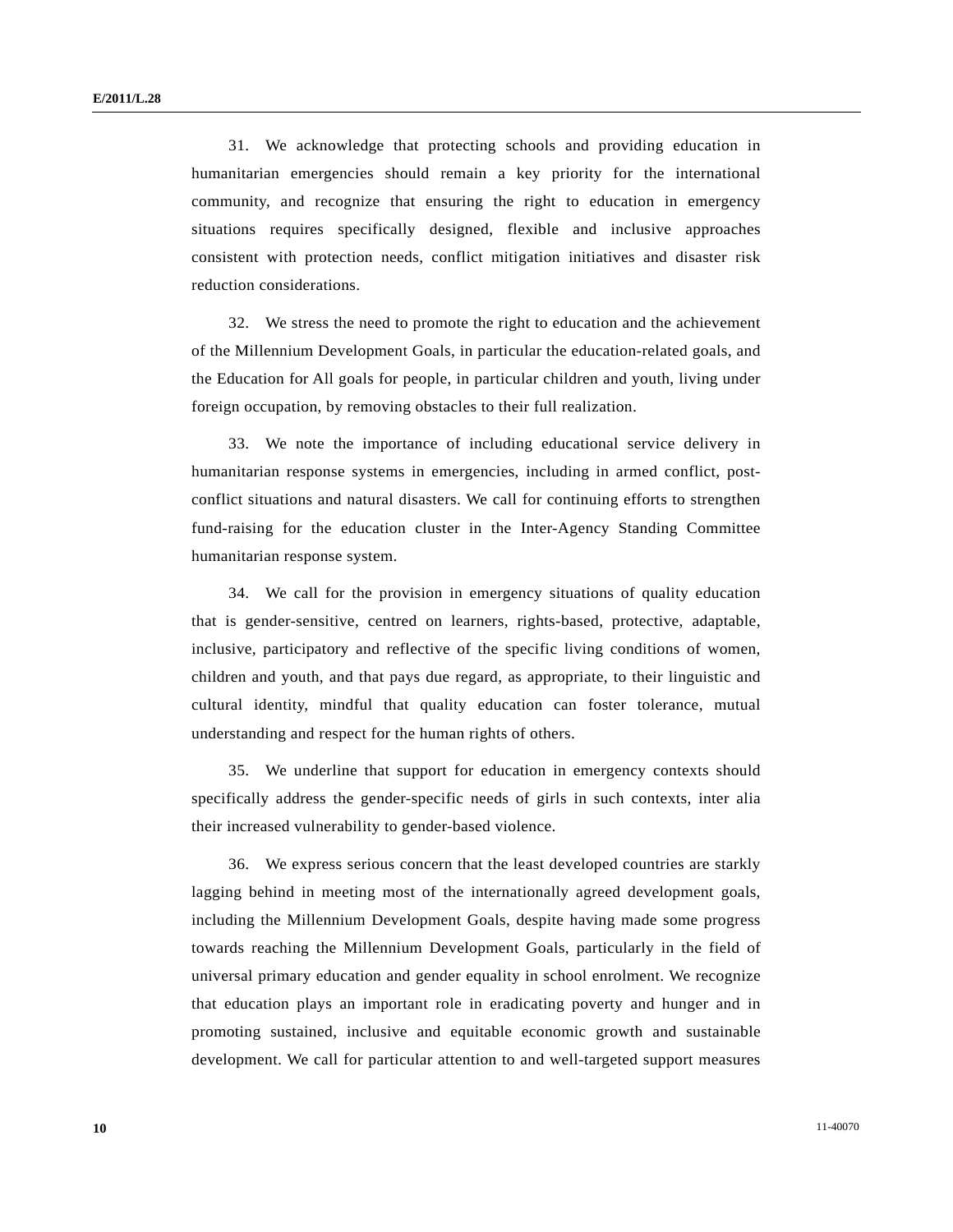in favour of the least developed countries, in line with the Programme of Action for the Least Developed Countries for the Decade 2011-2020,7 adopted by the Fourth United Nations Conference for the Least Developed Countries, held in Istanbul from 9 to 13 May 2011, in order to enable them to achieve the education-related Millennium Development Goals and the Education for All goals.

 37. We recognize the specific challenges faced by the middle-income countries in maintaining progress towards their educational goals, and stress the need for their efforts to be adequately supported by the international community and the United Nations system, through various means, taking into account the needs and the capacity to mobilize domestic resources of those countries.

 38. We reaffirm the importance of national commitments to education, recognizing that each country has primary responsibility for and ownership of its own economic and social development, and that development strategies, national policies and domestic resources are critical to achieving the Millennium Development Goals and the Education for All goals. We are therefore determined to develop and strengthen comprehensive, multisectoral approaches towards improved educational outcomes and educational equity among and within countries.

 39. We recognize the need for accountability and transparency in national educational systems in the delivery of educational services, which should ensure the efficient allocation and use of resources, including through:

 (a) Protecting and sustaining social investment in response to the ongoing, adverse impacts of the global financial and economic crisis;

 (b) Improving the transparency of decision-making and policy processes in regard to education, through greater stakeholder participation and governance, including through the increased involvement of local-level educational authorities;

 (c) Strengthening national efforts to ensure predictable, long-term financing of the educational sector.

 40. We recognize the need to enhance national capacity for strategic planning, implementation and monitoring and evaluation of qualitative and

<sup>7</sup> A/CONF.219/3.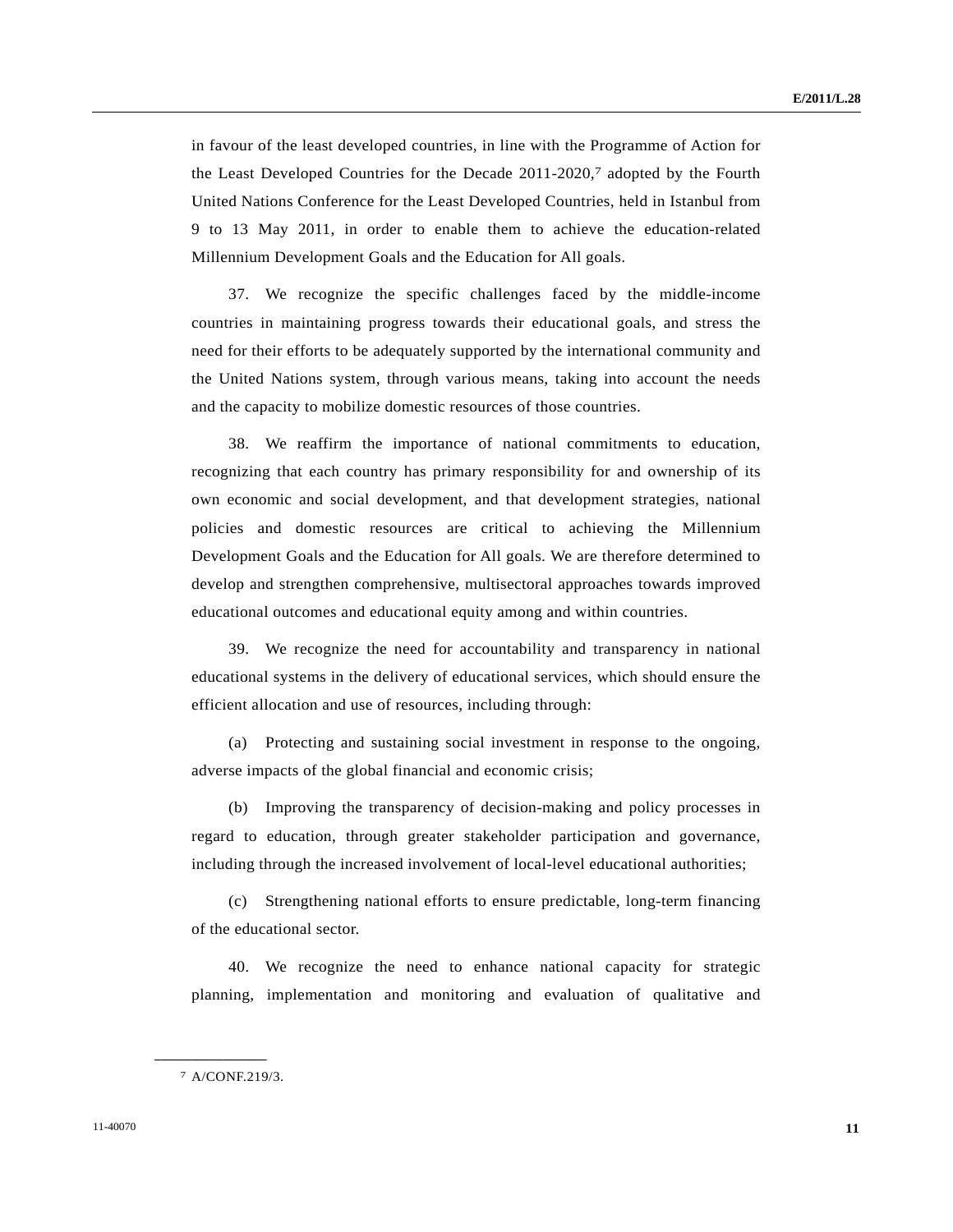quantitative targets, as appropriate, in order to achieve the education-related goals, including through:

 (a) Improving the quality of data, including through the collection and analysis of data disaggregated by sex, age, disability, location and other relevant factors in order to, inter alia, better target marginalized communities;

 (b) Enhancing national capacity to perform regular student assessments in order to monitor overall progress in learning achievement.

 41. We reaffirm the need for donors to fulfil their commitments to education, in particular basic education, emphasizing the importance of international financing as a critical supplementary source to domestic financing. We underline that the fulfilment of all official development assistance commitments is crucial, including the commitment by many developed countries to achieve the target of 0.7 per cent of gross national product for official development assistance to developing countries by 2015, as well as the target of 0.15 to 0.20 per cent of gross national product for official development assistance to the least developed countries, and we recall the commitment to reach a level of at least 0.5 per cent of gross national product for official development assistance by 2010, and urge developed countries that have not yet done so to fulfil their commitments for official development assistance to developing countries. We call for the substantial replenishment of the Education for All Fast Track Initiative. We reaffirm the need for donor resources to be predictable and aligned with countries' national priorities, as well as channelled in ways that strengthen national educational systems.

 42. We encourage the private sector and foundations to increase their contribution to the financing of the education sector.

 43. We urge further exploration of new innovative finance mechanisms and the strengthening and scaling up of existing ones, where appropriate, given their potential to contribute to the development of educational systems. Such voluntary mechanisms should be effective and be aimed at mobilizing resources that are stable and predictable, which should supplement, and not be a substitute for, traditional sources of financing for development and be disbursed in accordance with the priorities of developing countries and not unduly burden them. We welcome the